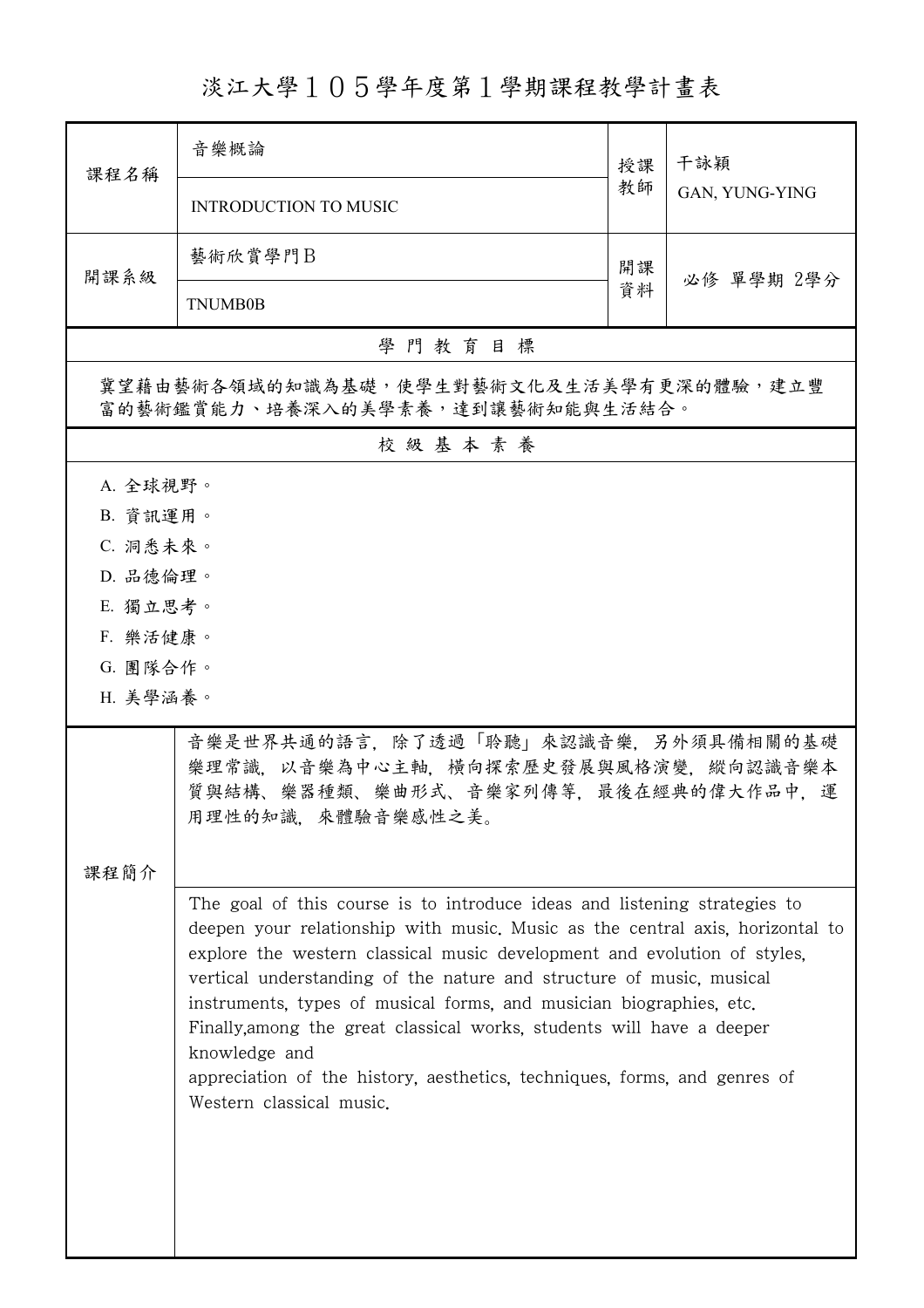本課程教學目標與目標層級、校級基本素養相關性

一、目標層級(選填): (一)「認知」(Cognitive 簡稱C)領域:C1 記憶、C2 瞭解、C3 應用、C4 分析、 C5 評鑑、C6 創造 (二)「技能」(Psychomotor 簡稱P)領域:P1 模仿、P2 機械反應、P3 獨立操作、 P4 聯結操作、P5 自動化、P6 創作 (三)「情意」(Affective 簡稱A)領域:A1 接受、A2 反應、A3 重視、A4 組織、 A5 內化、A6 實踐

二、教學目標與「目標層級」、「校級基本素養」之相關性:

 (一)請先將課程教學目標分別對應前述之「認知」、「技能」與「情意」的各目標層級, 惟單項教學目標僅能對應C、P、A其中一項。

 (二)若對應「目標層級」有1~6之多項時,僅填列最高層級即可(例如:認知「目標層級」 對應為C3、C5、C6項時,只需填列C6即可,技能與情意目標層級亦同)。

 (三)再依據所訂各項教學目標分別對應其「校級基本素養」。單項教學目標若對應 「校級基本素養」有多項時,則可填列多項「校級基本素養」。 (例如:「校級基本素養」可對應A、AD、BEF時,則均填列。)

| 序<br>號         | 教學目標(中文)                                | 教學目標(英文)                                                                                         | 相關性              |        |  |  |  |
|----------------|-----------------------------------------|--------------------------------------------------------------------------------------------------|------------------|--------|--|--|--|
|                |                                         |                                                                                                  | 目標層級             | 校級基本素養 |  |  |  |
| $\mathbf{1}$   | 1 學生能對音樂史有更充分完整的<br>了解                  | Students will be able to<br>understand the complete<br>history of classical music                | C1               | H      |  |  |  |
| $\overline{2}$ | 2 學生能對音樂與美學有更深的<br>體驗與認知                | Students will have a deeper<br>experience of music aesthetics<br>and cognition                   | C <sub>1</sub>   | AH     |  |  |  |
|                | 3 3.啟發學生對音樂與藝術的興趣                       | Stimulates student's interest<br>in music and arts                                               | C <sub>3</sub>   | AGH    |  |  |  |
|                | 4 4 帶動學生參加音樂藝術相關的活<br>動                 | Lead students to participate<br>in music and art related<br>activities                           | C <sub>3</sub>   | AGH    |  |  |  |
|                | 5 5 認識音樂的本質與要素                          | 5. Be able to understand the<br>basic<br>Be able to understand the<br>basic<br>elements of music | C2               | H      |  |  |  |
|                | 教學目標之教學方法與評量方法                          |                                                                                                  |                  |        |  |  |  |
| 序<br>號         | 教學目標                                    | 教學方法                                                                                             |                  | 評量方法   |  |  |  |
|                | 1  1 學生能對音樂史有更充分完整的 講述、討論、賞析、問題解決<br>了解 |                                                                                                  | 紙筆測驗、報告、上課<br>表現 |        |  |  |  |
| $\overline{2}$ | 2 學生能對音樂與美學有更深的<br>體驗與認知                | 講述、討論、賞析、問題解決                                                                                    | 紙筆測驗、報告、上課<br>表現 |        |  |  |  |
| $\overline{3}$ | 3.啟發學生對音樂與藝術的興趣                         | 討論、賞析、參訪                                                                                         | 紙筆測驗、報告、上課<br>表現 |        |  |  |  |
|                | 4 4 帶動學生參加音樂藝術相關的活 講述、討論、賞析、參訪<br>動     |                                                                                                  | 報告、上課表現          |        |  |  |  |
|                | 5 5 認識音樂的本質與要素                          | 討論                                                                                               | 紙筆測驗             |        |  |  |  |
|                |                                         |                                                                                                  |                  |        |  |  |  |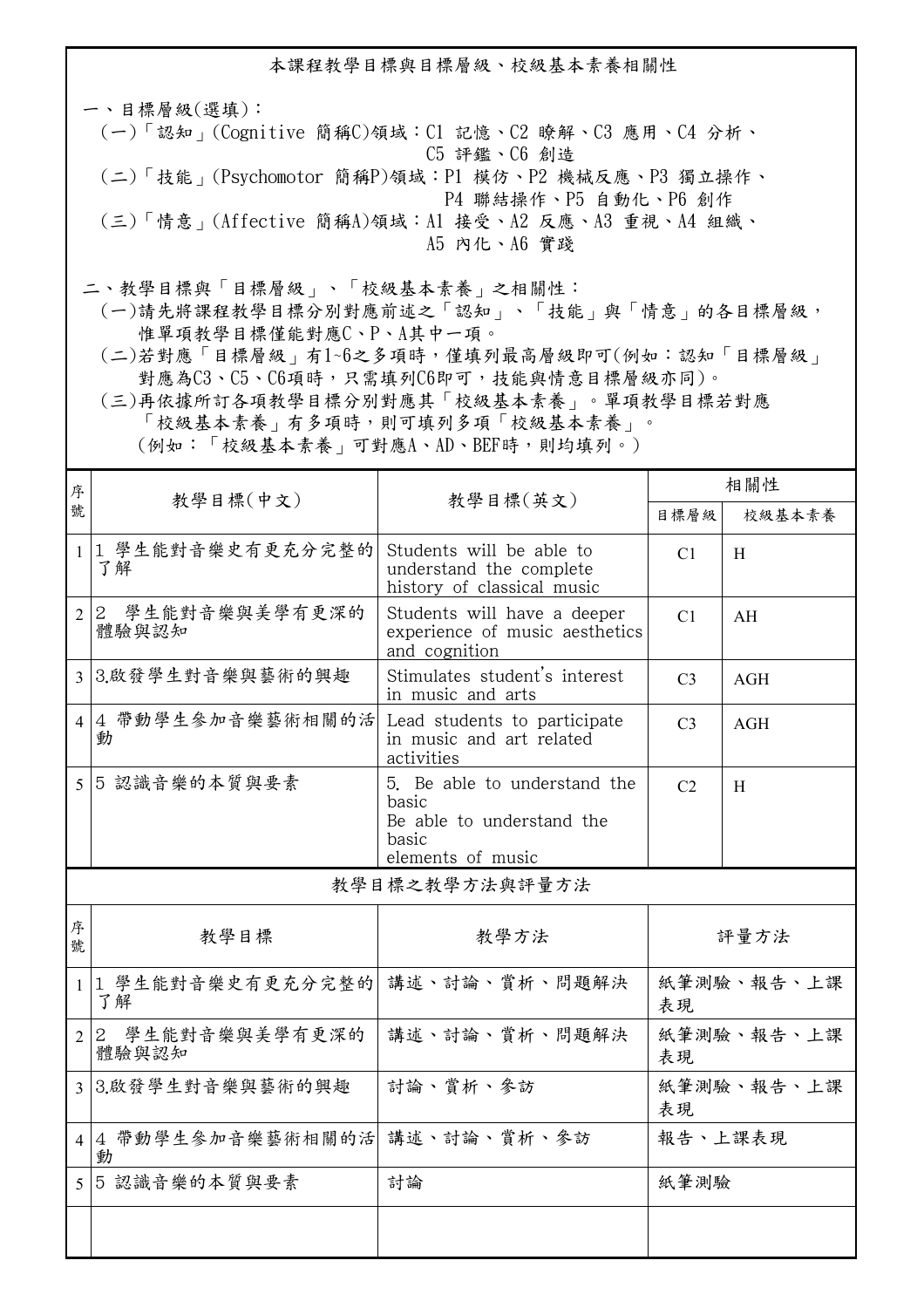|                | 授課進度表                      |                      |    |  |  |
|----------------|----------------------------|----------------------|----|--|--|
| 週<br>次         | 日期起訖                       | 內 容 (Subject/Topics) | 備註 |  |  |
| 1              | $105/09/12$ ~<br>105/09/18 | 聆賞音樂的全新體驗            |    |  |  |
| $\overline{2}$ | $105/09/19$ ~<br>105/09/25 | 音樂的基本要素              |    |  |  |
| $\mathfrak{Z}$ | $105/09/26$ ~<br>105/10/02 | 音樂賞析的基本理論            |    |  |  |
| $\overline{4}$ | $105/10/03$ ~<br>105/10/09 | 音樂的起源與發展             |    |  |  |
| 5              | $105/10/10$ ~<br>105/10/16 | 西洋古典音樂發展史I.          |    |  |  |
| 6              | $105/10/17$ ~<br>105/10/23 | 認識音樂大師               |    |  |  |
| 7              | $105/10/24$ ~<br>105/10/30 | 體驗聲樂之美               |    |  |  |
| 8              | $105/10/31$ ~<br>105/11/06 | 認識管弦樂的語言             |    |  |  |
| $\mathbf Q$    | $105/11/07$ ~<br>105/11/13 | 音樂鑑賞                 |    |  |  |
| 10             | $105/11/14$ ~<br>105/11/20 | 期中考試週                |    |  |  |
| 11             | $105/11/21$ ~<br>105/11/27 | 西洋古典音樂發展史II.         |    |  |  |
| 12             | $105/11/28$ ~<br>105/12/04 | 當代器樂演奏大師介紹           |    |  |  |
| 13             | $105/12/05$ ~<br>105/12/11 | 20世紀音樂介紹             |    |  |  |
| 14             | $105/12/12$ ~<br>105/12/18 | 音樂與文化                |    |  |  |
| 15             | $105/12/19$ ~<br>105/12/25 | 各國音樂介紹與比較            |    |  |  |
| 16             | $105/12/26$ ~<br>106/01/01 | 音樂與生活                |    |  |  |
| 17             | $106/01/02$ ~<br>106/01/08 | 電影配樂與流行音樂            |    |  |  |
| $18\,$         | $106/01/09$ ~<br>106/01/15 | 期末考試週                |    |  |  |
| 修課應            |                            |                      |    |  |  |
| 注意事項           |                            |                      |    |  |  |
| 教學設備           |                            | 電腦、投影機               |    |  |  |
| 教材課本           |                            |                      |    |  |  |
|                |                            |                      |    |  |  |
|                |                            |                      |    |  |  |